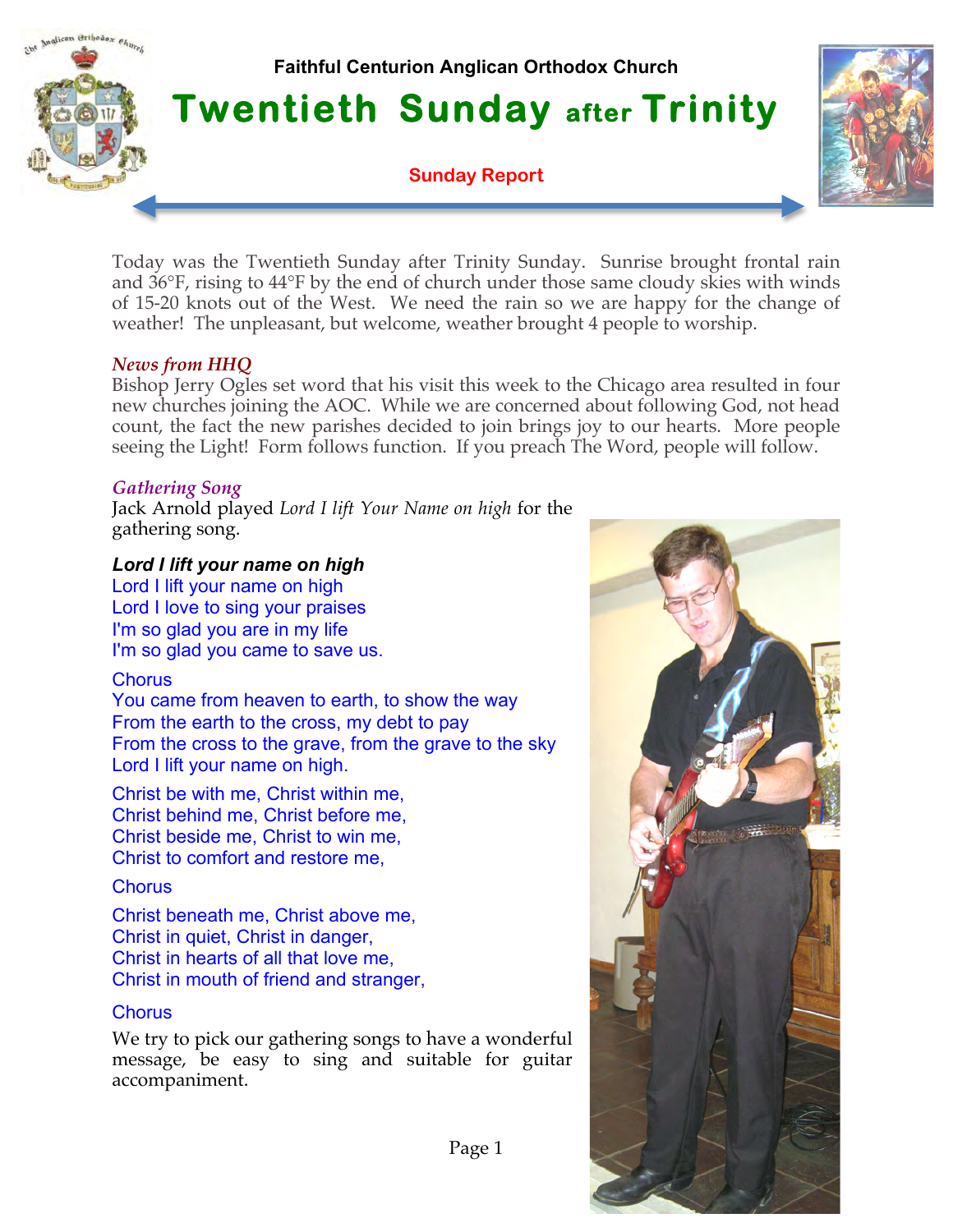# *Propers*

Each Sunday there are Propers: special prayers and readings from the Bible. There is a Collect for the Day; that is a single thought prayer, most written either before the refounding of the Church of England in the 1540s or written by Bishop Thomas Cranmer, the first Archbishop of Canterbury after the re-founding.

The Collect for the Day is to be read on Sunday and during Morning and Evening Prayer until the next Sunday. If you have a hard time remembering, "Do I read the Collect from last Sunday or next Sunday during the week?" Remember Sunday is the first day of the week. There are also two Bible readings, the Epistle and the Gospel. While they are "lessons", they are not the First Lesson and the Second Lesson, they are the Epistle and the Gospel. The Epistle is normally a reading from one of the various Epistles, or letters, in the New Testament. The Gospel is a reading from one of the Holy Gospels, Matthew, Mark, Luke and John. The Collect is said by the minister as a prayer, the Epistle can be read by either a designated reader (as we do in our church) or by one of the ministers and the Holy Gospel, which during the service in our church is read by an ordained minister or our Deacon Striker.

The propers are the same each year, except if a Red Letter Feast, that is one with propers in the prayerbook, falls on a Sunday, then those propers are to be read instead, except in a White Season, where it is put off. Red Letter Feasts, so called because in the Altar Prayerbooks the titles are in red, are special days. Most of the Red Letter Feasts are dedicated to early saints instrumental in the development of the church, others to special events. Some days are particularly special and the Collect for that day is to be used for an octave (eight days) or an entire season, like Advent or Lent.

The Propers for today are found on Page 217-218, with the Collect first:

# Twentieth Sunday after Trinity

### *The Collect.*

**ALMIGHTY** and most merciful God, of thy bountiful goodness keep us, we beseech thee, from all things that may hurt us; that we, being ready both in body and soul, may cheerfully accomplish those things which thou commandest; through Jesus Christ our Lord. *Amen*. **O**

Ryan Hopkins read the Epistle for today, which came from Saint Paul's letter to the



Ephesians beginning at the Fifteenth Verse of the Fifth Chapter. "... the days are evil. understand… what the will of the Lord is. And be not drunk with wine, wherein is excess; but be filled with the Spirit; speaking to yourselves in psalms and hymns and spiritual songs, singing and making melody in your heart to the Lord; giving thanks always for all things unto God and the Father in the name of our Lord Jesus Christ; …" God wants us to be happy, to be good and to enjoy life. The key to happiness is to do what God asks of you. No more (you can't), no less. Though you fall short, keep trying, that is all God asks. If you find this no other place, listen to the words of St. Paul.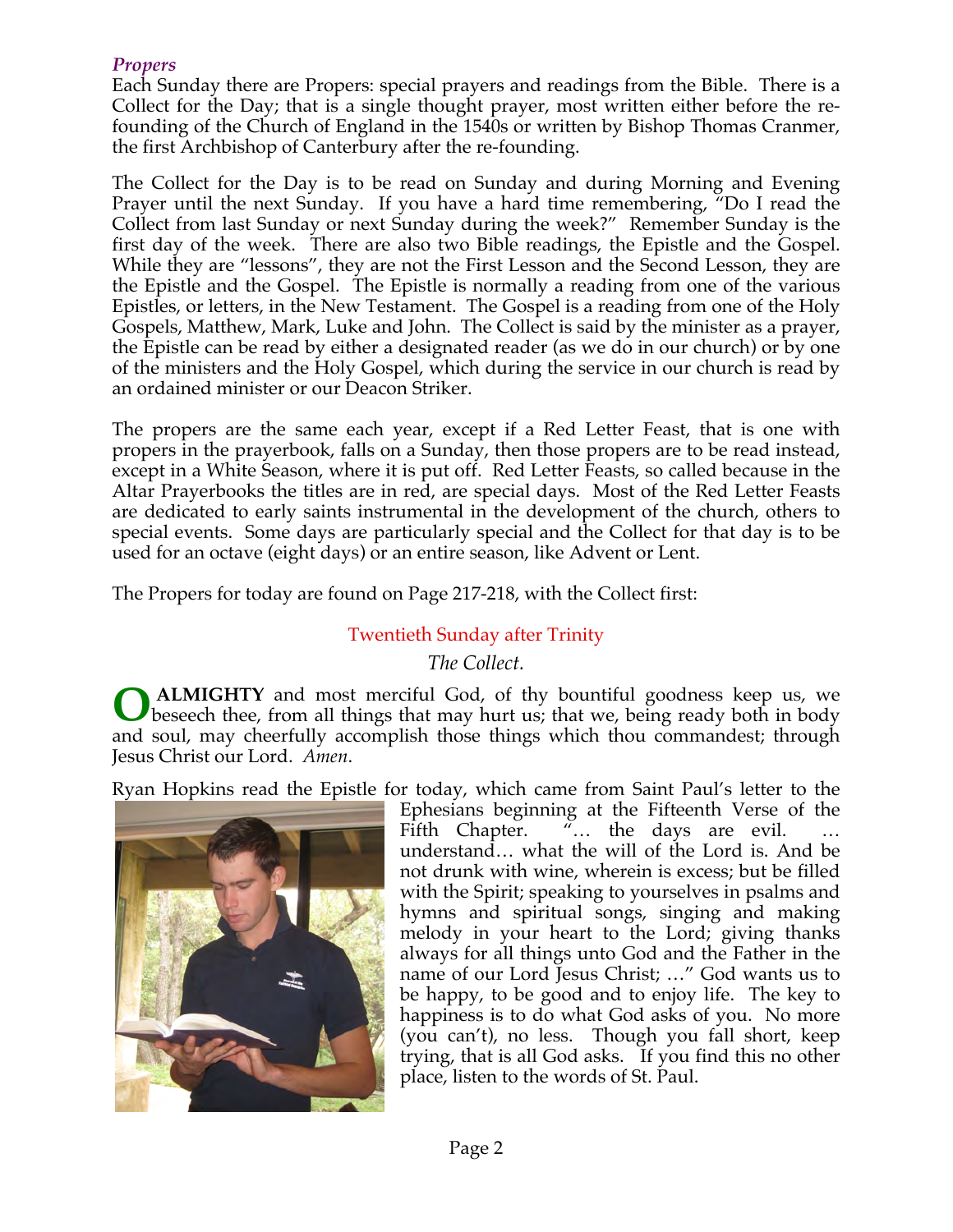**T** ee then that ye walk circumspectly, not as fools, but as wise, redeeming the time, because the days are evil. Wherefore be ye not unwise, but understanding what the will of the Lord is. And be not drunk with wine, wherein is excess; but be filled Secause the days are evil. Wherefore be ye not unwise, but understanding what the will of the Lord is. And be not drunk with wine, wherein is excess; but be filled with the Spirit; speaking to yourselves in psalms and hymn singing and making melody in your heart to the Lord; giving thanks always for all things unto God and the Father in the name of our Lord Jesus Christ; submitting yourselves one to another in the fear of God.

Deacon Striker Jack Arnold read today's Holy Gospel which came from the Twenty-



Second Chapter of the Gospel according to St. Matthew beginning at the First Verse. Talking to the priests and scribes, Jesus told one of the wedding parables, "The kingdom of heaven is like unto a certain king, which made a marriage for his son, and sent forth his servants to call them that were bidden to the wedding: and they would not come. Again, he sent forth other servants, saying, Tell them which are bidden, Behold, I have prepared my dinner: my oxen and my fatlings are killed, and all things are ready: come unto the marriage. But they made light of it, and went their ways, one to his farm, another to his merchandise: and the remnant took his servants, and entreated them spitefully, and slew them. But when the king heard thereof, he was wroth: and he sent forth his armies, and destroyed those murderers, and burned up their city. Then" he sent "his servants … into the highways"

to "gather… together all as many as they found, both bad and good: and the wedding was furnished with guests. And when the king came in to see the guests, he saw there a man which had not on a wedding-garment: and he saith unto him, Friend, how camest thou in hither not having a wedding-garment?<sup>1</sup> And he was speechless. Then said the king to the servants, Bind him hand and foot, and take him away, and cast him into outer darkness; there shall be weeping and gnashing of teeth. For many are called, but few are chosen.

**T** esus said, The kingdom of heaven is like unto a certain king, which made a marriage for his son, and sent forth his servants to call them that were bidden to the wedding: Jesus said, The kingdom of heaven is like unto a certain king, which made a marriage for his son, and sent forth his servants to call them that were bidden to the wedding: and they would not come. Again, he sent forth othe which are bidden, Behold, I have prepared my dinner: my oxen and my fatlings are killed, and all things are ready: come unto the marriage. But they made light of it, and went their ways, one to his farm, another to his merchandise: and the remnant took his servants, and entreated them spitefully, and slew them. But when the king heard thereof, he was wroth: and he sent forth his armies, and destroyed those murderers, and burned up their city. Then saith he to his servants, The wedding is ready, but they

 $<sup>1</sup>$  In that day, the giver of such a feast would have provided wedding garments for those who traveled far</sup> and were unable to bring one. In our case, Jesus provides the appropriate garb to those who will wear it, not just accept it and put it to one side.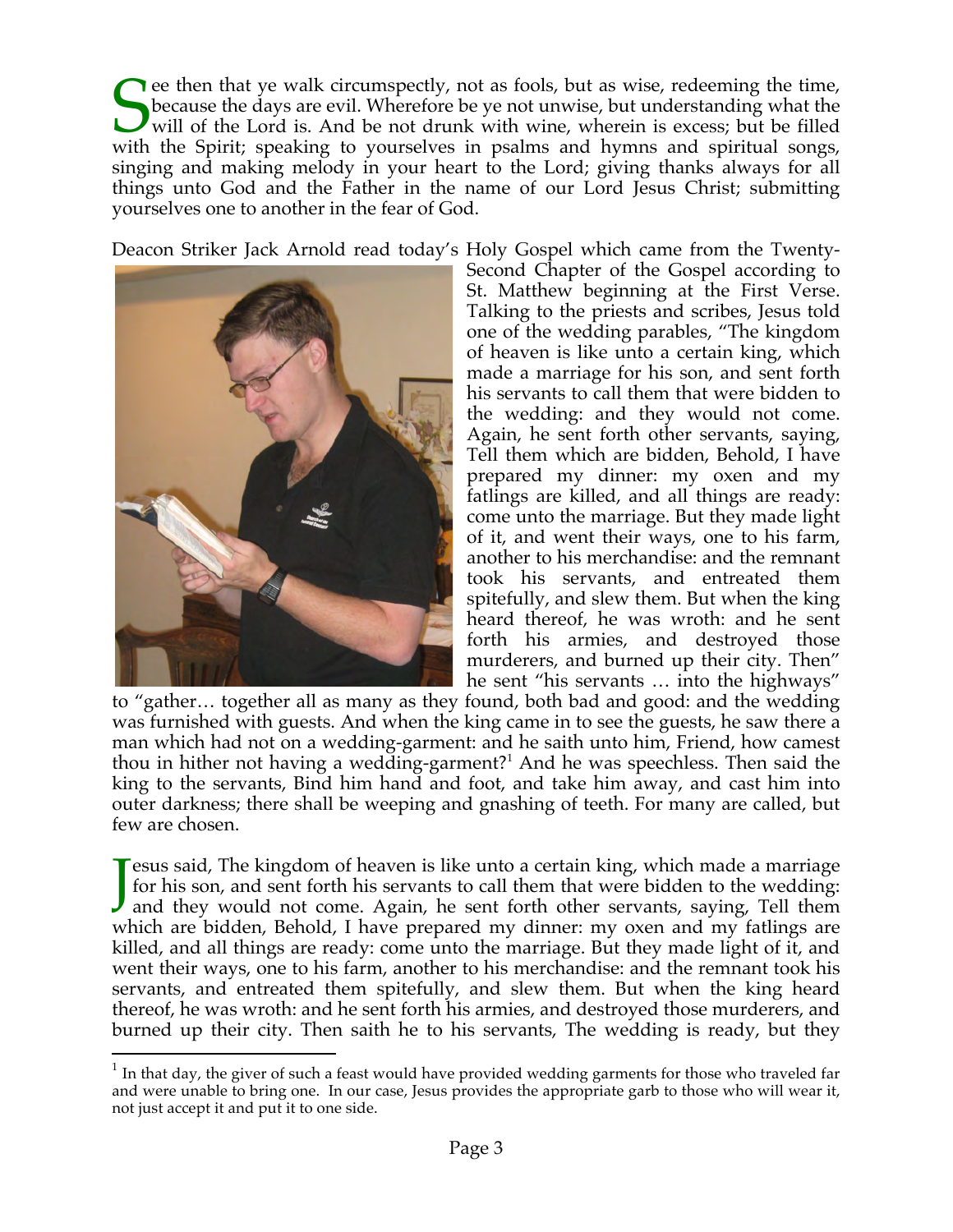which were bidden were not worthy. Go ye therefore into the highways, and as many as ye shall find, bid to the marriage. So those servants went out into the highways, and gathered together all as many as they found, both bad and good: and the wedding was furnished with guests. And when the king came in to see the guests, he saw there a man which had not on a wedding-garment: and he saith unto him, Friend, how camest thou in hither not having a wedding-garment? And he was speechless. Then said the king to the servants, Bind him hand and foot, and take him away, and cast him into outer darkness; there shall be weeping and gnashing of teeth. For many are called, but few are chosen.

## *Sermon – Time and Action*

Today's sermon tied the Epistle and Gospel together and is partly contained in the



Thus we each have a call from God to benefit from the ACTS of Jesus, yet not many accept. It seems that it is hard for us with so many earthly riches to see our need for God, much less Jesus when we are otherwise seemingly healthy. Witness Jesus' words in Matthew 19:23:

And again I say unto you, It is easier for a camel to go through the eye of a needle, than for a rich man to enter into the kingdom of God.

It is not that God has higher standard for rich people, for His standard consists only of perfection or being accounted perfect (our way in!); rather it is that rich people often somehow think they are rich solely because of their own actions. They forget that the most they can take credit for is taking advantage of the talent and ability that God gave them!

forewords above.

It is critical to understand that today's propers are all tied together. They call for action not thoughts. While our belief in the Lord Jesus is the action that recognizes The One Sacrifice made one time for all mankind for all time, it is not our belief that accounts us righteous before God, but the ACTION of our Lord. Paul calls on us to do our very best to ACT righteous, knowing that if we act, soon we shall think and believe in accord with those actions. Knowing also that it is very easy to say you believe if your actions do not have to be in accord with your professed beliefs.

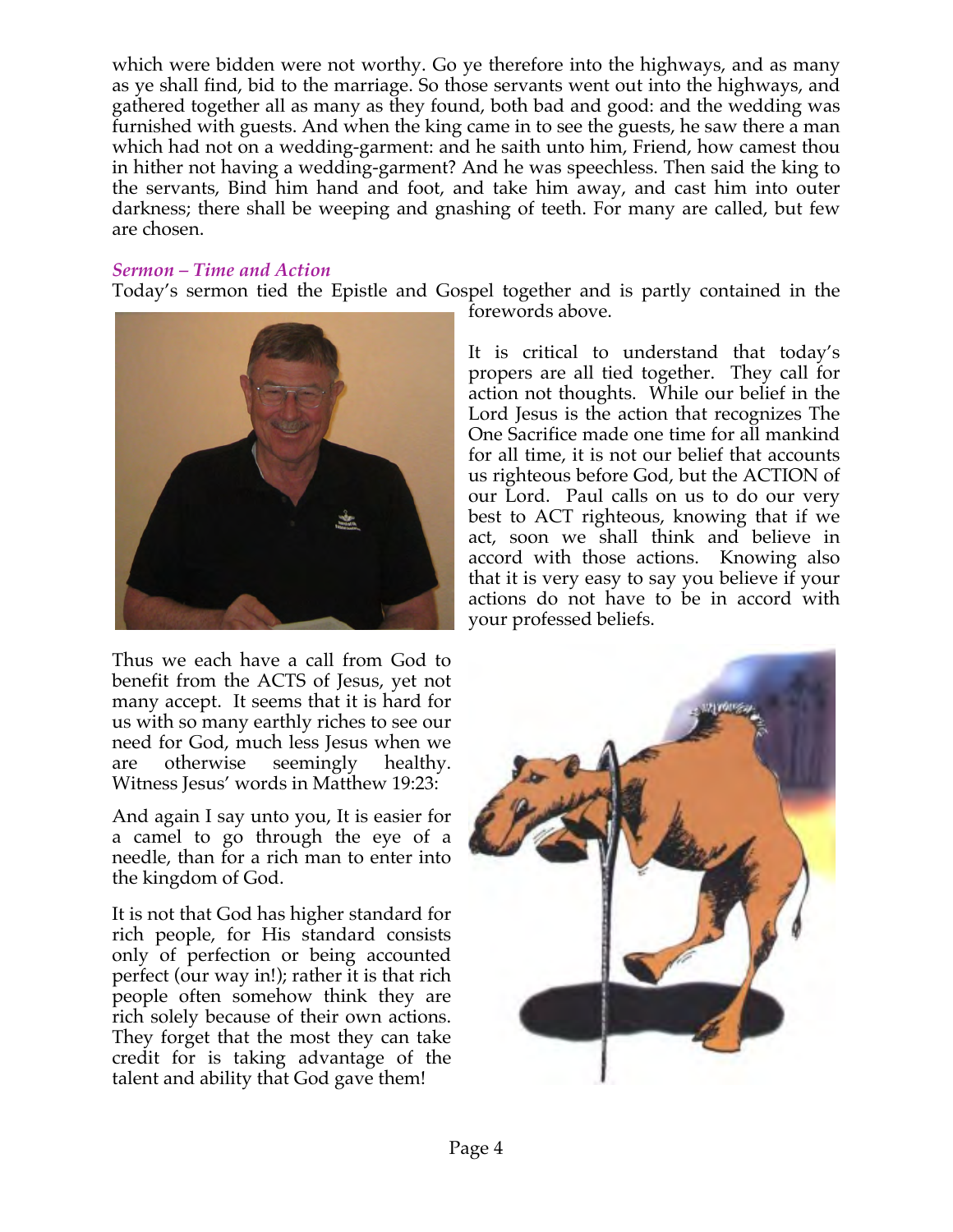## *Bishop Ogles' Devotion*

Bishop Jerry provided his sermon notes for today. I thought them incredibly interesting, I always enjoy them, but there was something about this one that was more than usual. I am certain you will find them very enjoyable. As always, I cannot commend it to you enough.

# **Sermon Notes for 6 November 2011 Anno Domini in 20th Sunday after Trinity**

"**1** And Jesus answered and spake unto them again by parables, and said, **2** The



kingdom of heaven is like unto a certain king, which made a marriage for his son, **3** And sent forth his servants to call them that were bidden to the wedding: and they would not come. **4** Again, he sent forth other servants, saying, Tell them which are bidden, Behold, I have prepared my dinner: my oxen and *my* fatlings *are* killed, and all things *are* ready: come unto the marriage. **5** But they made light of *it*, and went their ways, one to his farm, another to his merchandise: **6** And the remnant took his servants, and entreated *them* spitefully, and slew *them*. **7** But when the king heard *thereof*, he was wroth: and he sent forth his armies, and destroyed those murderers, and burned up their city. **8** Then saith he to his servants, The wedding is ready, but they which were bidden were not worthy. **9** Go ye therefore

into the highways, and as many as ye shall find, bid to the marriage. **10** So those servants went out into the highways, and gathered together all as many as they found, both bad and good: and the wedding was furnished with guests. **11** And when the king came in to see the guests, he saw there a man which had not on a wedding garment: **12** And he saith unto him, Friend, how camest thou in hither not having a wedding garment? And he was speechless. **13** Then said the king to the servants, Bind him hand and foot, and take him away, and cast *him* into outer darkness; there shall be weeping and gnashing of teeth. **14** For many are called, but few *are* chosen. (Matt 22:1-14)

Jesus so often spoke in Parables that those whose hearts are open and humble might understand where those whose hearts were arrogant, proud and hardened would not so understand.

He opens the Parable with the story of a marriage feast. Marriage is so important to Christ that He performed His first miracle at Cana of Galilee (which just happened to be a marriage feast.

Since being the first institution of God in the Garden at Eden, marriage has been sacred and Holy to God – and it must be to us as well. It is an earthly model for the Kingdom of God and the great marriage between Christ and His Bride, the Church.

**"***The kingdom of heaven is like unto a certain king, which made a marriage for his son,*" This certain king is God the Father. Do I need tell you who the son represents? None other than Jesus Christ, the only Begotten Son of God.

"*And sent forth his servants to call them that were bidden to the wedding: and they would not come*." The great prophets were these servants who called those who were bidden to come, but Israel would not hear them and did not come. They even stoned many of these prophet messengers, and others they sawed in half.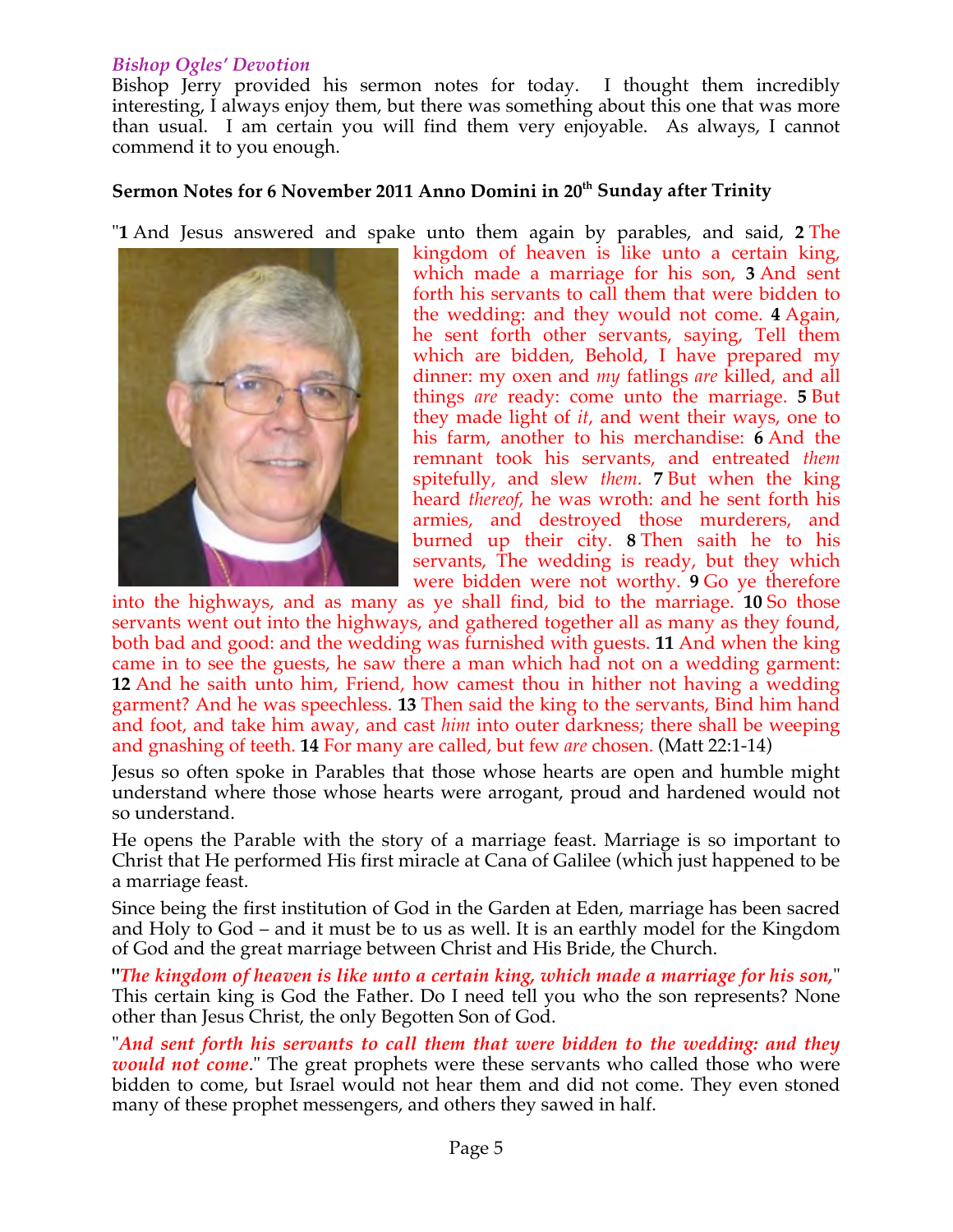"*Again, he sent forth other servants, saying, Tell them which are bidden, Behold, I have prepared my dinner: my oxen and my fatlings are killed, and all things are ready: come unto the marriage*." The Great King leaves nothing to chance. He prepares ALL we need for our comfort and nourishment and joy. The sacrifice has been made for us – all we must do is come. He desires to honor us by allowing us to honor His Beloved Son.

"*But they made light of it, and went their ways, one to his farm, another to his merchandise*:" Here we see the dreadful preoccupation of the world, and even the church, with our own devices – money, trade and barter, etc. The service to God seems a light thing to them. We today are sorrowfully no different. We `do our duty' in attending service once on Sunday, go back to our troughs and mud, and live as if God were not watching.

"*And the remnant took his servants, and entreated them spitefully, and slew them*." You will recall how wrongly they treated Samuel, Moses, Jeremiah and all the prophets. Even Abel was slain by his brother for living and teaching righteousness. The Apostles, most of whom died brutal deaths, were no less dishonored by those who knew no honor.

"*But when the king heard thereof, he was wroth: and he sent forth his armies, and destroyed those murderers, and burned up their city*." If you have been living under the delusion that God will always show mercy and kindness, you are wrong. Christ Himself shall return to claim His own, and the remainder shall be put to the sword and cast into Hell without mercy! They will have sealed their own fate through the neglect of the things of God. If you have not loved God in this life, you cannot love Him in the next. The tares (unbelievers) shall be gathered by the Holy Angels and burned.

"*Then saith he to his servants, The wedding is ready, but they which were bidden were not worthy. 9 Go ye therefore into the highways, and as many as ye shall find, bid to the marriage*." Most of the Israel depended upon their pedigree as sons of Abraham; however, they did not rightfully belong to the Old Testament Church of Abraham who looked to the coming of Christ. These being rejected, God turns to all who will come. All who love Christ are adopted into that great Church and are Israel indeed. None are to go without invitation! "

"*So those servants went out into the highways, and gathered together all as many as they found, both bad and good: and the wedding was furnished with guests.***"** This is like the great dragnet of souls mentioned in Matthew 13:47-48. It drew every kind of fish, both good and bad, and the fisherman (angels) sat down and separated them. Or the fields of wheat and tares growing together picture this same truth.

"*And when the king came in to see the guests, he saw there a man which had not on a wedding garment: 12 And he saith unto him, Friend, how camest thou in hither not having a wedding garment? And he was speechless. 13 Then said the king to the servants, Bind him hand and foot, and take him away, and cast him into outer darkness; there shall be weeping and gnashing of teeth*." Do we desire to be properly attired at this great and distinguished feast? If so, we must take on the White Robe of Righteousness which Christ offers to cover our rags and filth. The prodigal son received that Robe from His Father on his return from feeding the pigs in a far country. See also, Isaiah 4:1 – "*And in that day seven women shall take hold of one man, saying, We will eat our own bread, and wear our own apparel: only let us be called by thy name, to take away our reproach*." These are the seven churches, I humbly believe, who wish to be nominal Christians only. They will eat their own breadn and not the Bread of Heaven He offers, and will wear their own filthy rags of sin instead of His Robe of Righteousness. But they desire the dignity of being called, only, by His name.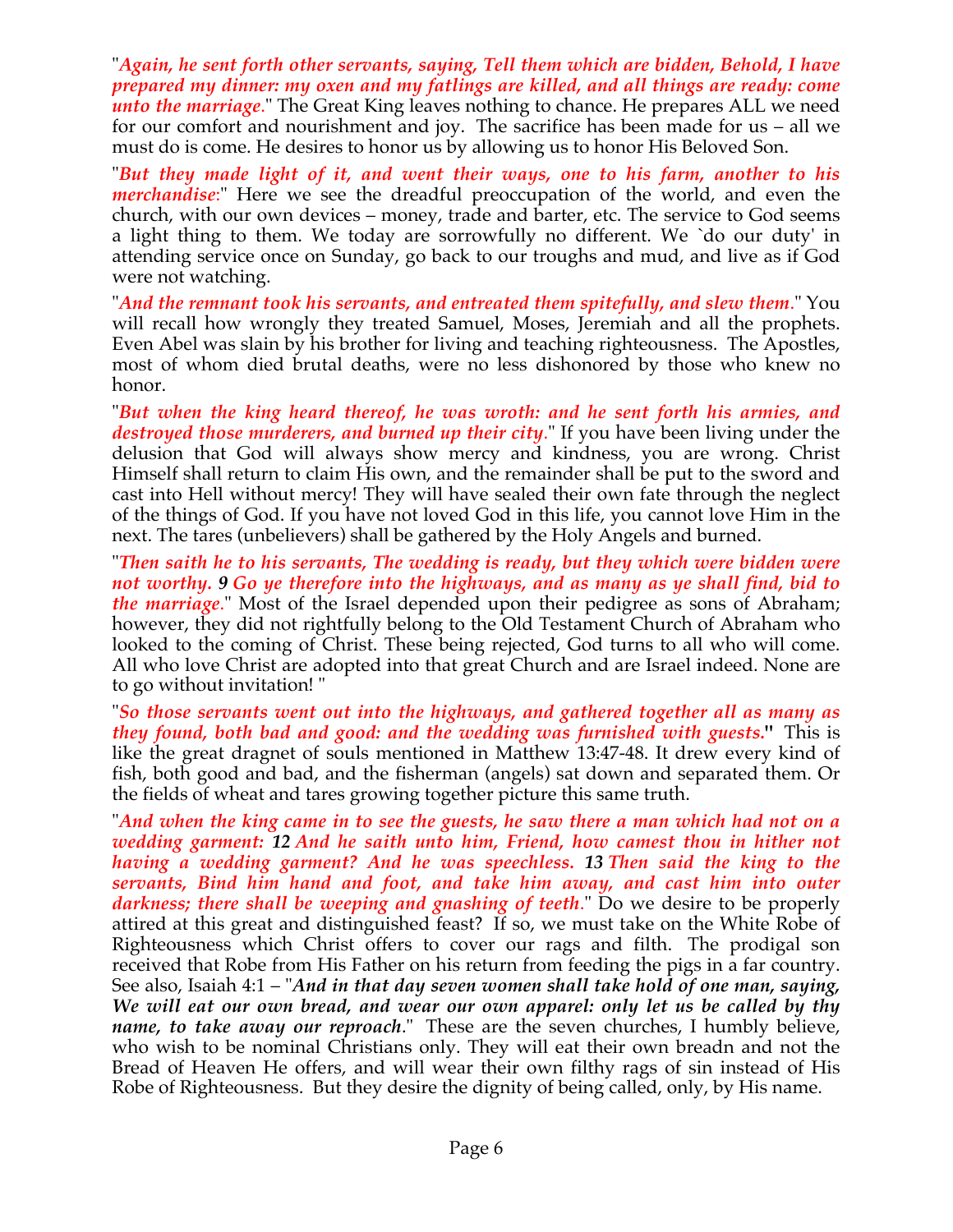"*For many are called, but few are chosen*." Friend, it is quite possible that you have been called and invited, but never accepted the invitation. A gift may be offered, but it is not fully a gift until it has been received. Have you accepted, with serious heart and intent, the Redemption made available through the blood of Christ?

## *Bishop Dennis Campbell's Sermon*

Bishop Dennis is a brilliant speaker. He is able to take biblical precepts and make them



perfectly understandable, even to me. Oft he provides the text of his sermons and I take the utmost pleasure in passing them on:

**The Great Invitation** Matthew 22:1-14 Twentieth Sunday after Trinity 6 November 2011

Most people would love to receive an invitation to mingle with the rich and famous at an important event. The numerous magazines and news stories

about so called, "celebrities" shows the public infatuation with these people, and, while most of us here are not "star struck," if the right famous person invited us to the right event, we would probably go. Yet our reading from Matthew tells the story of people who refuse the invitation of a king.

The king in the parable represents God and the wedding is a symbol of Christ and Heaven. But, strange as it may seem, most people refuse the king's invitation. In the parable, they made light of it and went about their lives as usual. Some even mistreated the king's servants. The first recipients of the invitation were the king's friends. They were the important people of the kingdom. They were those who seemed to support the king and like the king, and honour the king. But their friendship was proven false when they received the invitation, because they refused it. They didn't really want to be with the king. They didn't want to share his joy and celebrate with him at the wedding. They went to their farms and merchandise instead. They went to the things they valued. They went to their own possessions.

These people represent the many who refuse God's invitation of forgiveness and Heaven. Maybe they don't believe He has really invited them. Maybe they don't believe Jesus is really the only way, truth, and life. Maybe they don't believe Jesus is the only way to God. Maybe they think they don't need God. Maybe they are satisfied with their worldly possessions. Maybe they think they will live forever. Whatever their reason, they refuse the invitation, just as so many do today. It is hard for me to imagine that anyone would refuse Christ. It is hard for me to imagine that anyone would not run to Him and beg Him to forgive their manifold sins and wickedness. How can any person look at his or her own life and think he is prepared to stand before God without some kind of miracle that will forgive his sins?

The answer is that they believe they are righteous in their own right. The original targets of this parable were the priests and Pharisees of Israel. As Matthew 21:45 says, "when the chief priests and Pharisees had heard his parables, they perceived that he spake of them." These people thought they had earned every good thing God could give them because they were good and deserving people. When they prayed to God it was not to confess sin and seek mercy. They prayed to impress God with their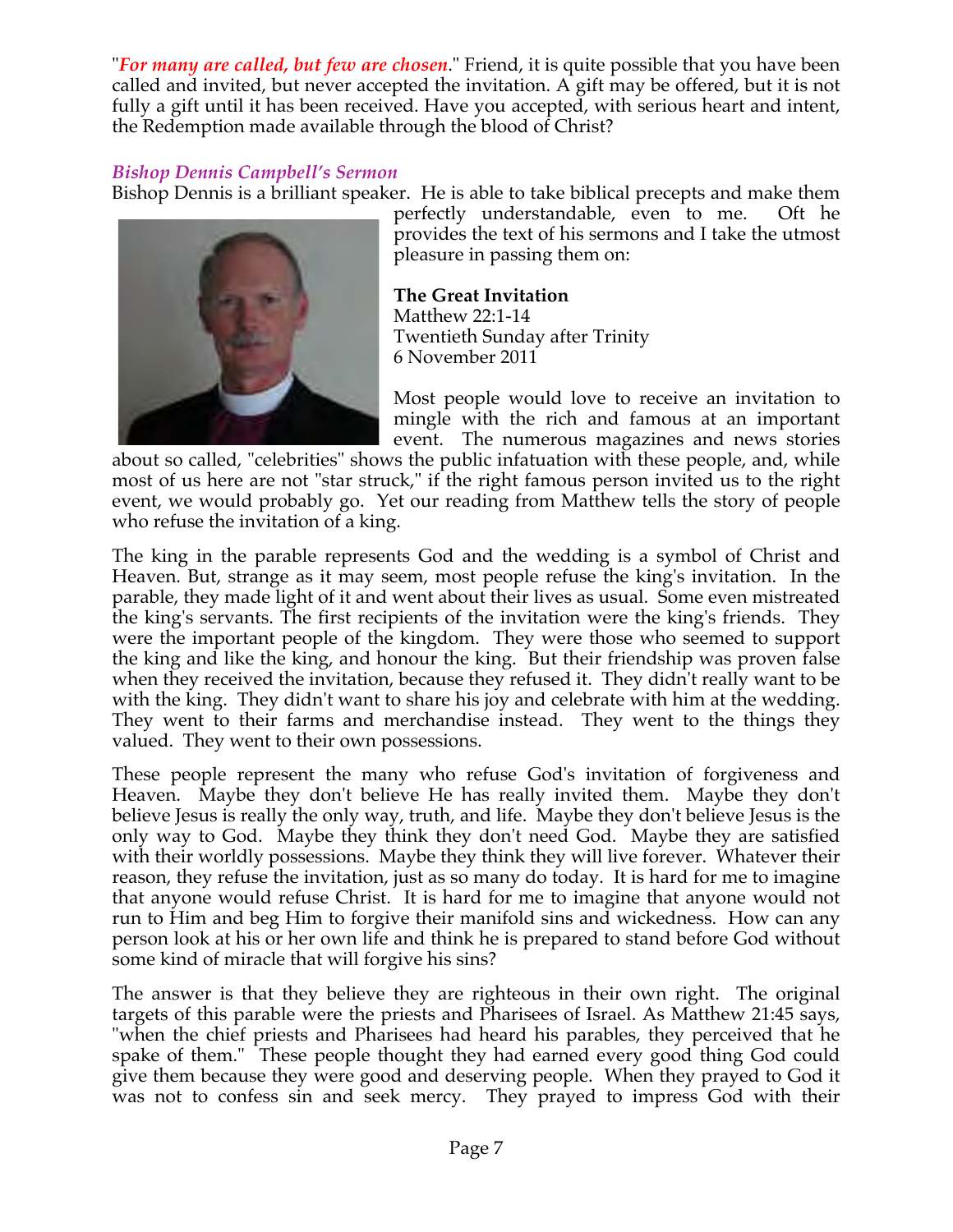goodness. "God, I thank thee, that I am not as other men are," said the Pharisee in Luke 18:11. He was saying, God, I am so glad I am not a sinner. I'm so happy I only do holy things. And, God, You must be very happy to have me on Your side.

But look at the end of these refusers. They are destroyed and their city is burned. Everything they valued is reduced to ashes, and their own lives are given up. The fire represents the fires of hell, the eternal sorrows of those who die and stand before God in the arrogance of their own righteousness. They will be cast into the lake of fire forever.

Now look at what happens; the king invites the average people, the ones who have nothing that would make them worthy to come to a wedding in the palace. They could not bring rich gifts; they could not dress up the wedding by their appearance. No one knew them or admired them, and no one would want to have their picture taken with them. They had nothing to offer the king, and he had nothing to gain by inviting them.

In the original parable, these people are the publicans and sinners of Israel. They are the ones the Pharisees hated because they were not very faithful in their performance of the religious ceremonies. In short, they were sinners. They were not just sinners in the eyes of the Pharisees, they were sinners in the eyes of God. The fact that the Pharisees distorted the meaning of the ceremonial law of Israel, does not excuse the rest of the Jews for not keeping it. So these people who neglected the law were committing a serious sin against God. But that was not their only sin. They were as guilty of breaking the moral law of God as the Pharisees were. "All have sinned," God tells us in Romans 3:23, and that includes the people in the highways as well as those in the Temple.

So we come to an important point of this story, and it is a critical point in the Bible; the only way we can get into the wedding, the only way we can get into Heaven, the only way we can become acceptable to God, is by Him doing something miraculous to take away our sin and guilt. In the parable, the people are dressed in wedding garments. Their old, street clothes, have been discarded, and new, glorious garments have been given to them. This represents that they have received the forgiveness of their sins through faith in Jesus Christ. Through Him, they have been invited to the feast and made acceptable to enter in and partake of it. But one man tries to get in without a wedding garment. He is trying to get into Heaven without Christ. But he is not received. He is cast into outer darkness.

So the great invitation is for you and me. It is for all who are unworthy of God, all who realise that they have nothing to give, no way to earn their admission to Heaven. It is for those who will accept it as the free gift of God by trusting in Jesus Christ.

- tR. Dennis Campbell Bishop of Diocese of Virginia Rector, Holy Trinity Anglican Orthodox Church Powhatan, Virginia www.HolyTrinityAnglicanOrthodoxChurch.org www.lifeinthescriptures.blogspot.com

*New Nametags*

We had no new nametags today.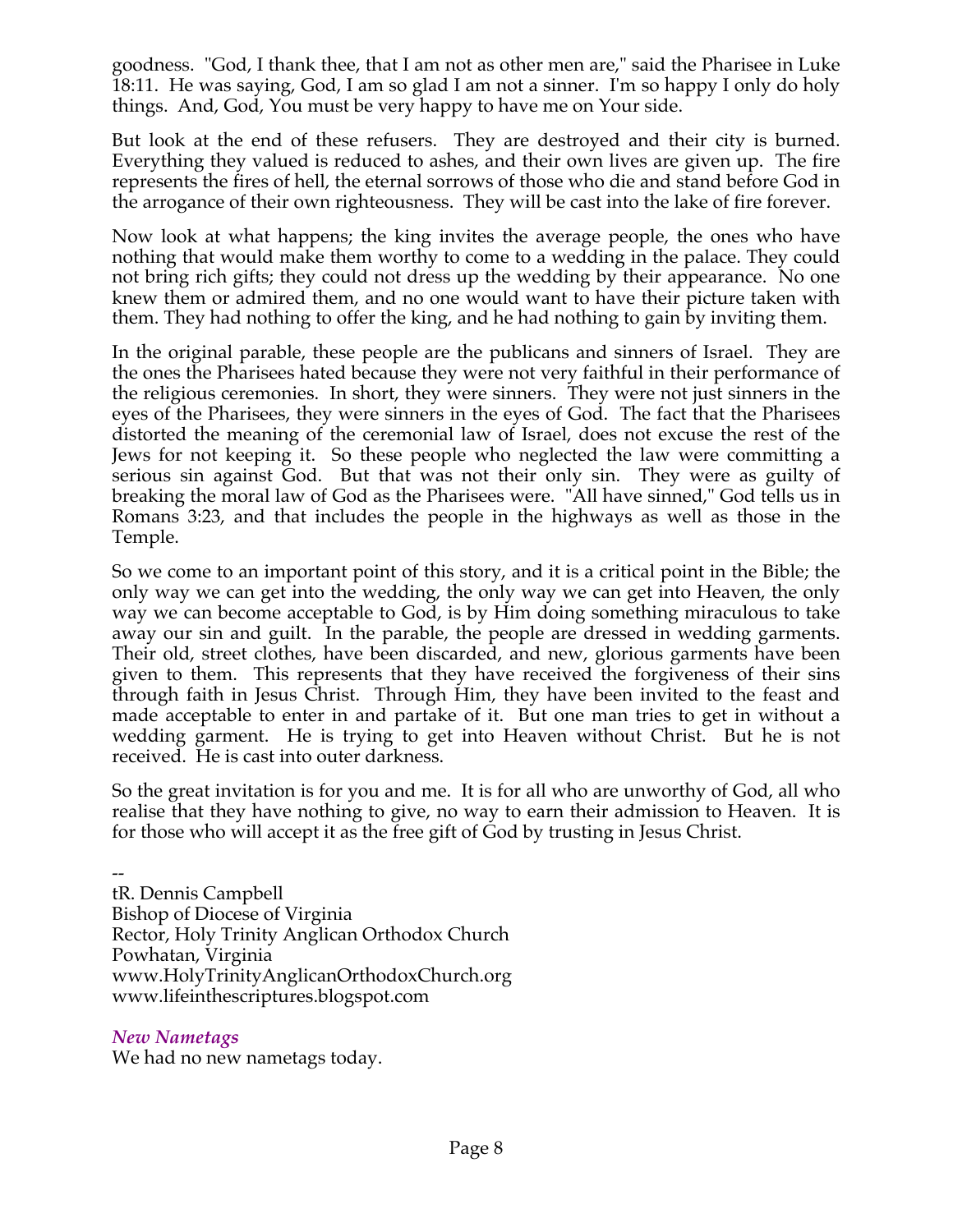# *After Church Hospitality*

No dog nuts AGAIN today. Today we met at Manañas for Mexican food. Next week dog nuts!

After church goodies providers as currently signed up:

| Date             | Name                         |
|------------------|------------------------------|
| 13 November 2011 | Dru Arnold                   |
| 20 November 2011 | <b>Opportunity Available</b> |
| 27 November 2011 | <b>Opportunity Available</b> |
| 4 December 2011  | <b>Opportunity Available</b> |
| 11 December 2011 | <b>Opportunity Available</b> |
| 18 December 2011 | <b>Opportunity Available</b> |
| 25 December 2011 | <b>Opportunity Available</b> |
| 1 January 2012   | Jack Arnold                  |

## *People in our Prayers* - http://faithfulcenturionprayerteam.blogspot.com/ **Why? Prayer is an extremely important activity.**

It is not that God knows not our needs, for He surely does. Yet, Jesus commanded us to ask God for those same needs. In addition to the obvious of asking God for help, offering thanksgiving and the like, prayer helps us focus our thoughts on how we might do God's work.

The Prayer Team of the Church of the Faithful Centurion was established to help our members and fellow Christians pray for those in need and to give thanks as well for the blessings we have been granted.

### **Who can be on the list? Do I have to be a member of the Church of the Faithful Centurion to be prayed for?**

No! The only qualification to be on the list is that you want our prayer team to pray for you. We are Christians and are happy to pray for you, no matter who you are. If you want help from God, you are our kind of people.

# **What is the commitment from the prayer team?**

Each member of the team will pray for the desired outcome at last once per day.

# **How do I get myself or someone else on the prayer list?**

You can email one of the prayer team leaders: Jack - jack@faithfulcenturion.org or Dru dru@ faithfulcenturion.org, or call the church office at (619) 659-3608 or fill out a prayer card at church.

### **What should I ask for?**

Depends on what you want. Some people merely want God to be asked to heal their ills and be mentioned by their first name, others want a specific outcome and / or have more of their personal information known to the team. Ask for what you want. It is your desire and need for prayer the team is attempting to meet. For typical examples, see the list below.

### **Updating the Team**

If you are on our prayer list, or if you have submitted a person that you have asked us to pray for, please update one of the team members or Hap in person, by telephone or email. It helps to be able to pray specifically for these individuals including their specific needs; plus if they get better, it is nice to give thanks!

Please note that on the yellow (maybe green or orange if you get an old one) cards at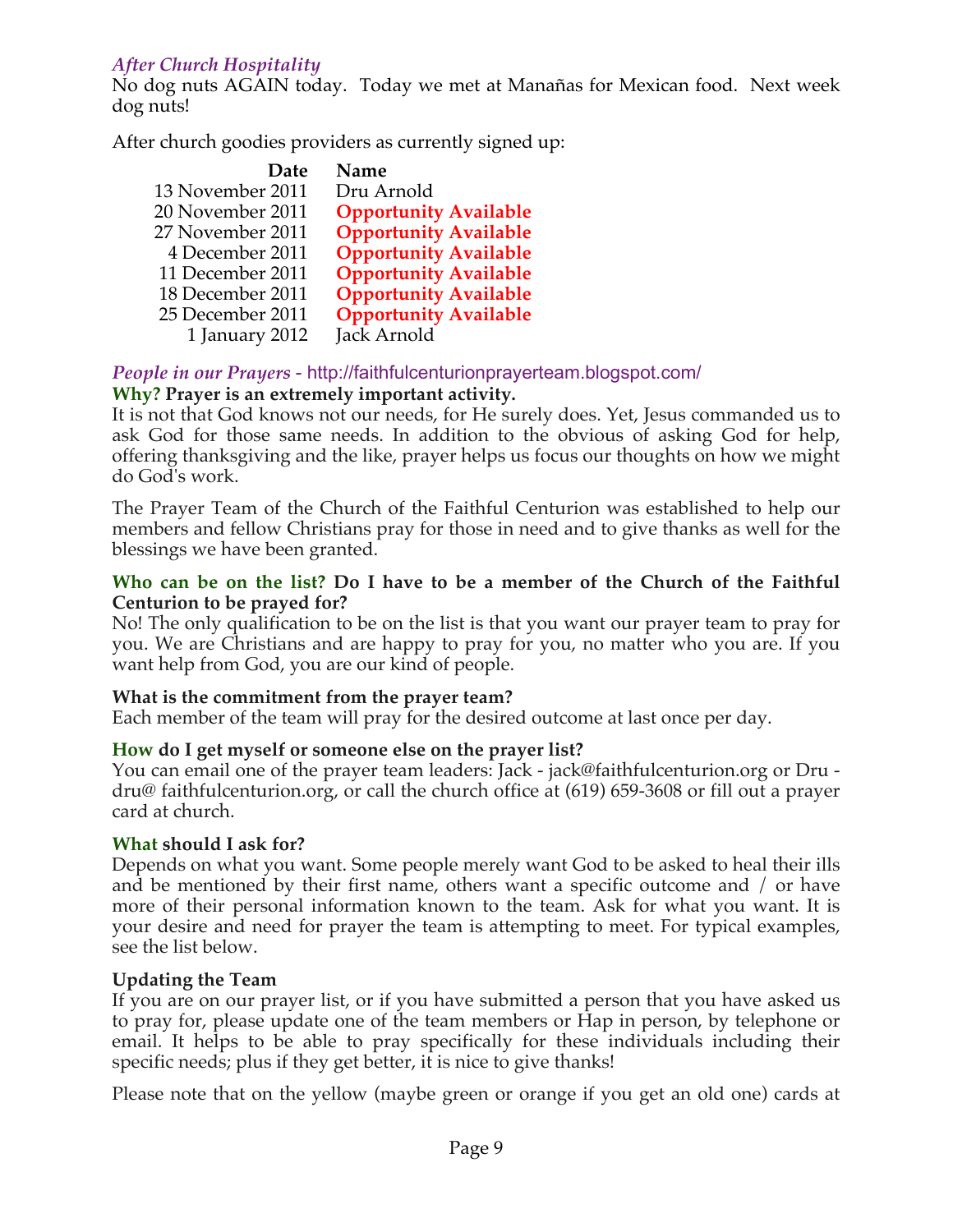church, you can ask that those to be prayed for have their names disseminated to the prayer team. Those names will be said in church and appear here. Or, you can ask that their names and purpose be kept confidential, then only Hap will know to pray for them.

#### *Prayer List Notice – If you have someone on the prayer list and their needs have changed, please let us know. We'd like to update our prayers to reflect the need and most important to give thanks!*

## *Travel*

*Hap* is on travel this week.

## *Move*

*The Thomas Family* is on a short tour assignment in Guam for the next two years. Please pray for the assignment to go well for Kurt and for Mary and the kids to make new friends and Kristyna and Mitchell in particular to develop good friends and school mates there so as to further their development.

### *Birthday*

*Jack Arnold* celebrate his 19<sup>th</sup> birthday with us 26 October 2011. *Lauralee Meade* celebrated her birthday 25 September 2011. *Shamim Gray celebrated her*  $44<sup>th</sup>$  birthday 4 September 2011. *Sandra Lee* celebrated her birthday 14 August 2011.

### *Homebound or Infirm*

*Sara's mother* is in a state of deteriorating health, both physically and mentally. Please pray for peace of mind for her and the ability for both Sara and her mother to put their cares and worries on God's shoulders so they can deal with the many problems involved.

### *Departed*

- *Colonel Don Frisbee, USAF* passed away on 12 October 2011, after bowel surgery, infection and pneumonia. Please pray for the repose of his soul and comfort for his wife Bev and their family.
- *Colonel Don Durbin, USAF* passed away on 12 October 2011, after what appeared to be an abdominal problem. A visit to the hospital found that he had congestive heart failure and liver problems. Shortly thereafter, he developed multiple blood clots and dementia. Don passed away shortly thereafter with his family by his side. Please pray for the repose of his soul and comfort for his wife Lynn and their family.

# *In need of a miracle or understanding of God's Plan*

*Todd* and *Kenny* have both been fighting osteocarcinoma for over five years and have been told their time here on earth is nearing its end, absent a miracle from God. Both are ready to go home and leave the pain, but would like to stay. Please pray for them and their families.

### *Healing*

*Bill Aitken* had a second abdominal surgery on 3 November 2011, an attempt by the Top Gun doctor in the world and inventor of the process of endolooping ligation of rare tumors such as his loop the tumor. The tumor was too big for the loop, and Dr. Binmoeller said he probably could have gotten 99% of it, but that wasn't good enough as he wants to have Bill 100% cured. Bill is in a bit of shock, as this was his "go-to" choice of all possible procedures, with the least possibility of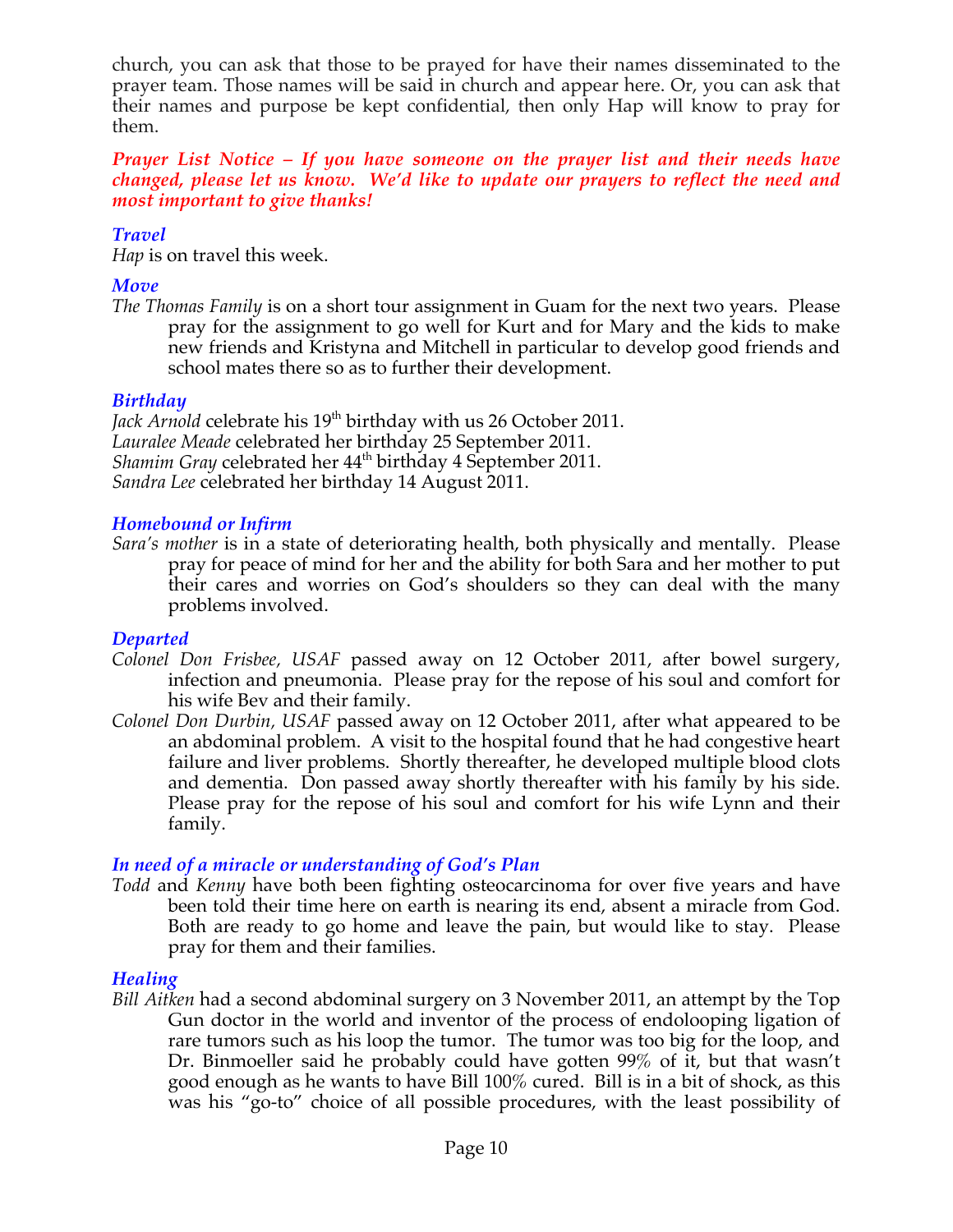unthinkable complications. But Dr. B. explained things, and contacted gastrointestinal surgeon Dr. Gregg Jossart, who specializes in minimally invasive surgical resections of the gastrointestinal tract, etc. (Bill's tumor is deep in the 5th lining of his stomach.) Bill has an appointment next Wednesday with Dr. J, and (fingers crossed) will get a surgery date of next Friday, as the situation is "urgent."

Please pray for guidance for the team treating Bill and for his recovery. Pray also for peace of mind for Bill and his wife Sara.

- *Walt Dexter* had a stroke the week of 12 September 2011 and is still mostly half paralyzed. Please pray for a full and complete recovery for Walt and for peace of mind for him and his wife Fran.
- *Gil Garcia* had heart problems on 10 August 2011. It turns out he has Congestive Heart Failure. The medical team is trying to work out medications to get a good fluid level in his blood stream, yet not allow pooling in the chest area, while getting his rapid heartbeat under control. He was home, but developed what appeared to be a minor skin problem. The skin problem escalated and he ended up with a serious infection, then a colostomy. Not only is this getting to Gil, but his wife Mary is very tired from all this. Please pray for guidance for the team treating Gil. Pray also for peace of mind for Gil and his wife Mary.
- *Dotty Valkenaar* has been diagnosed with a reoccurrence of breast cancer and had a double mastectomy and no reconstruction on 23 August 2011 in Seattle. Seemingly everything went very well, however there were complications in the recovery, but she is home now. Please give thanks for the surgical team doing their best, for the good result and pray for continued peace of mind through trust in God for Dotty and Lew, her husband, as well as their entire family.
- *Lew Valkenaar* developed ankle and leg pain and swelling in his lower right leg. The blood clot taken care of he and Dotty are both on Cumadin now.
- *Ryan Hopkins* managed to injure his back somehow. Please pray for the medical people treating him to pay attention and figure out what the problem is, then come up with a workable solution. Give Ryan patience while all this happens.
- *Loretta Walker* underwent gall bladder surgery on Friday, 1 July 2011. The surgery was expected to go fairly smoothly, but there was more to it than expected. She required a second surgical attempt, which did not solve the problem. The third surgery worked. Please pray for her to maintain a good attitude, trust in the Lord, as well as eat and in particular drink at home. Pray for her family, in particular her daughters Tricia and Jenny and granddaughters Whitney and Cayenne who are taking care of her. Please give thanks for her successful surgery and pray for a complete return to health. Please pray for peace of mind for Loretta and her family, in particular her daughters who are there to help her. Pray for her trust in our Lord and for both her and her family to let God carry their worries while she recovers.
- *Morris Martin, 91,* was hospitalized with pneumonia, he in rehab now and doing well, he has been irritated by having a feeding tube in until his throat can heal and be retrained, but he has responded with renewed effort when he failed the swallow test on 21 July 2011. He had a bit of a fever from which he seems to have recovered; it is hard, but he is strong. Give thanks for his great attitude and trust in God. Pray for strength and peace of mind for Morris and his family, in particular his son Paul. Pray for his trust in our Lord and for both him and his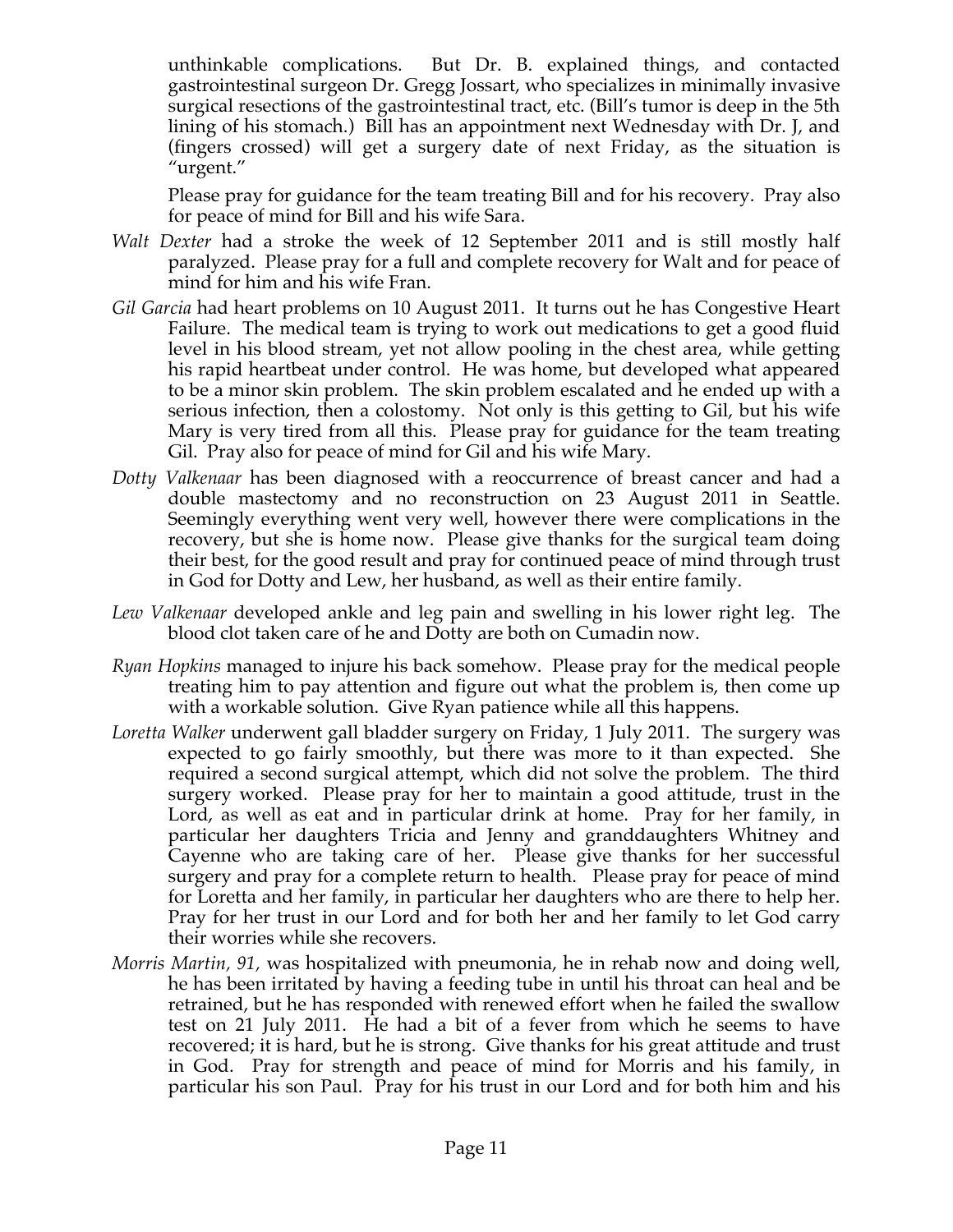family to let God carry their worries while he recovers.

- *Steve Sundberg* had a heart attack after Easter. After some time, the medical team treating him decided he was not a candidate for stents and a five-way heart bypass was performed the week of 6 June 2011. Please give thanks for an apparently very successful surgery and also pray for his complete recovery and for his three children and family who are very worried about him, pray also for his trust in our Lord and for both him and his family to let God carry their worries while he recovers.
- *Matt Alcantara*, age 15, has Osteosarcoma (bone cancer), a very rare and often lethal form of cancer with limited treatment options. This is a disease that is about 90 percent fatal in a couple of years. He has no hip joint on one side, but he walks and swims! Courage? Guts? You bet! Matt's scans on 20 June 2011, were CLEAN! Thanks be to God for the way things have gone. Thanks also for the great faith of Matt and his entire family. Their faith and trust is a wonderful example for each and every one of us. But, now is not the time to stop praying. Actually, it never is the time to stop praying!
- *Andrew Scally* was hospitalized with pneumonia, he is home now and doing very well, spending more and more time off the supplemental oxygen. Please give thanks for his recovery and pray for a complete return to health. Please pray for peace of mind for Andrew and his family, in particular his son Keith who has been there to help him. Pray for his trust in our Lord and for both him and his family to let God carry their worries while he recovers.
- *Won King* underwent surgery the week after Memorial Day. She is now home, but doctors had difficulty stabilizing her blood thinning medication levels; but all seems fine now. Please give thanks for the successful surgery and medication setting.
- *Melanie Zimmers* has what appears to be a badly bulged disc at C5-C-6 which is causing radiating pain down her right arm and numbness in her thumb and forefinger. She has been in physical therapy and is set to undergo epidural injections in July 2011. Please pray for resolution of her problem and a good attitude while a means to solve the problem is found.
- *Hal Campbell* underwent apparently successful surgery for a cancerous lesion on the inside of his cheek and the associated lymph node on 7 March 2011, at the VA hospital in Seattle. Friday, 17 June 2011, his  $62<sup>nd</sup>$  birthday, he started his first food by mouth since he finished six weeks of follow up Chemo and Radiation treatment to hopefully eradicate and cancerous cells that might have remained. Please pray for him to be able to eat so that he can have the feeding tube removed, for remission of the cancer and most of all for his acceptance of Christ.
- *Shamim Gray* underwent a lumpectomy on Saturday 6 November 2010 at Bethesda Naval Hospital, with apparent great result. Please pray for a complete remission of the cancer. Pray also Shamim will maintain her great attitude and trust in God.
- *Judith Clingwall*, is afflicted with Multiple Sclerosis (MS). She is currently in Laurel Place, an extended care facility in Surrey, British Columbia. Judith's condition seems stable a present, although the medication levels have been increased. Please pray for her to take an active part in her own life, for her strength, peace of mind, trust in God and remission of the disease so she might return home to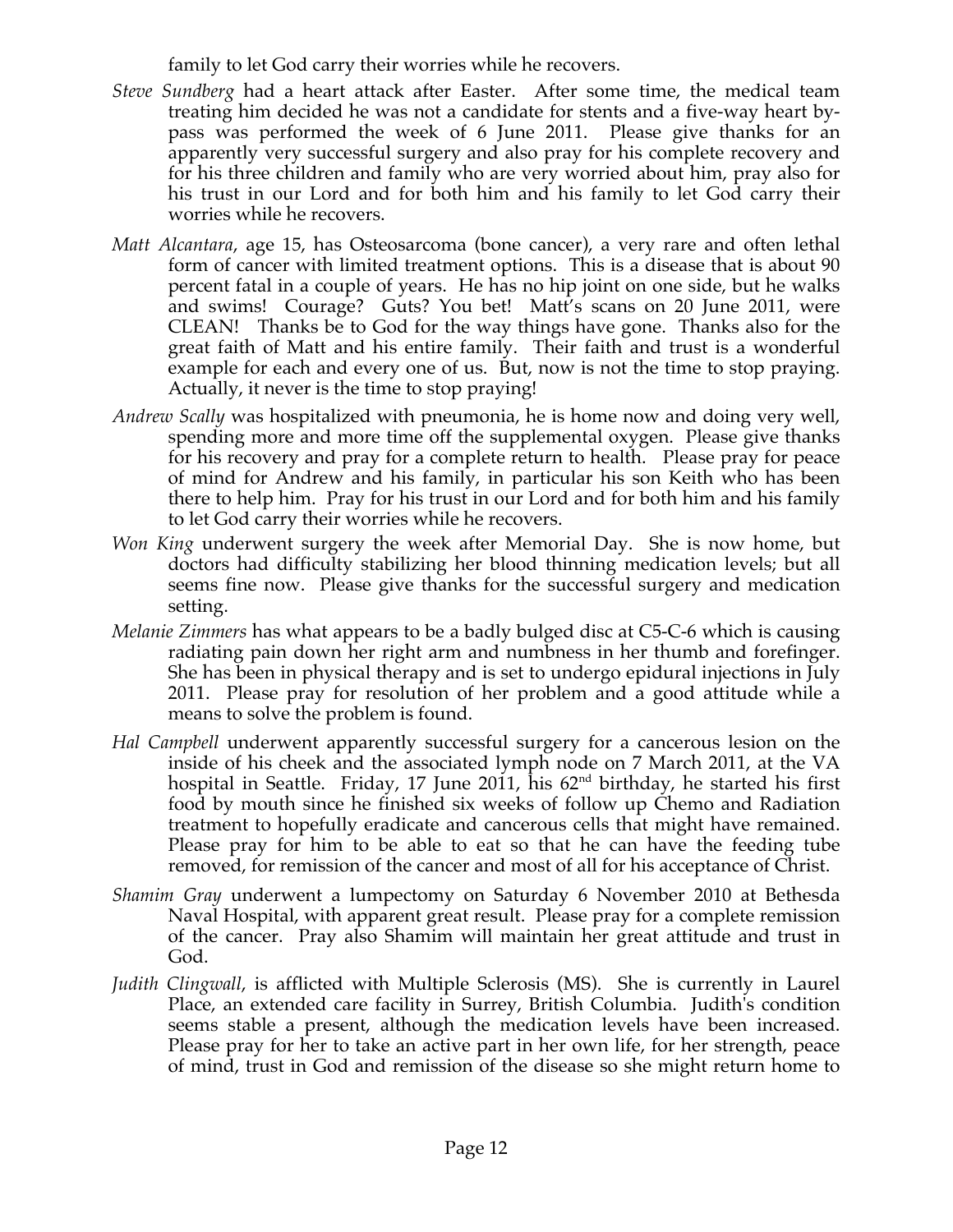her family. Pray also for strength for her husband Martin as he deals with all the problems and stress of Judith's situation.

- *Becky Madden* is paralyzed from the neck down as the result of a tragic shooting accident. She has made it home and to church in a new donated magic wheelchair. Please pray for further recovery for Becky, as well as strength and guidance for each of those involved.
- *Betty Macauley,* Tim's mom, is currently in a state of failing health. Please pray she will gain interest in life around her and actively pursue life here on earth. Please pray for her family, in particular her son Tim, as they try to help her.
- *Lauralee* underwent a lumpectomy on Friday after Thanksgiving. A further anomaly has been discovered and she had additional preventative radiation treatment. Please pray for a complete remission of the cancer. Pray also Lauralee will maintain her great attitude and trust in God.
- *Luca*, 5 years old, from our church family in Perth, Western Australia, who has just been diagnosed with leukemia. And for his Mum and Dad and extended family.
- *Greg Chase asks that you pray for his family:*
	- *Diane*, Greg's wife, has a positive attitude dealing with the ongoing treatment of her ulcerative colitis. They are grateful for a positive attitude and would be pleased to see physical progress.
	- *Phyllis*, Greg's mom, has stabilized as the result of the good home care she is receiving and recently celebrated her 89<sup>th</sup> birthday.
	- *Wilma* is at home after three weeks in the hospital and is working on building strength for a planned hip replacement in August 2011.
- *Vince (age 13), reoccurrence of cancer, recent testing found a nickel sized tumor in his* lungs. The doctors are consulting with a specialist in Houston. Please pray for guidance for the medical team and for peace of mind for Vince and his family.
- *Obra Gray* continues to take day by day. Please continue to keep Obra in your prayers, and give him the strength of knowing the Lord is with him and will never forsake him. Obra needs security of what lies ahead of him, and only the Lord can grant the solace to answer his prayer.
- *Bashir Ahmed*, father of Shamim Gray, has been blessed with the Lord's breath of life to stay on this earth for the time being. But, things are hard for him and his loving wife, who cares for him. They have two young nieces living with them who see no real need to help, pray for God to enter their hearts. Above all, pray for his entire family to open their hearts to accept all God's love will bring them.
- *Kay Denton* (Mrs. Kay) is still home and doing pretty well considering the bones in her neck and hands are degenerating as a side effect of her kidney failure. Her thumbs are not particularly useful any more. Mrs. Kay asks everyone who is praying for her know how grateful she is for their prayers. As always, she retains her trust in the Lord and her positive attitude.

### *Guidance*

*Steve* asks that you pray for difficulties he is having with his family. Please pray that the Holy Ghost will enter into his heart and provide him with the heaven sent inspiration that he needs to see clearly and deal with problems and the courage to do what needs to be done in the manner it should be done.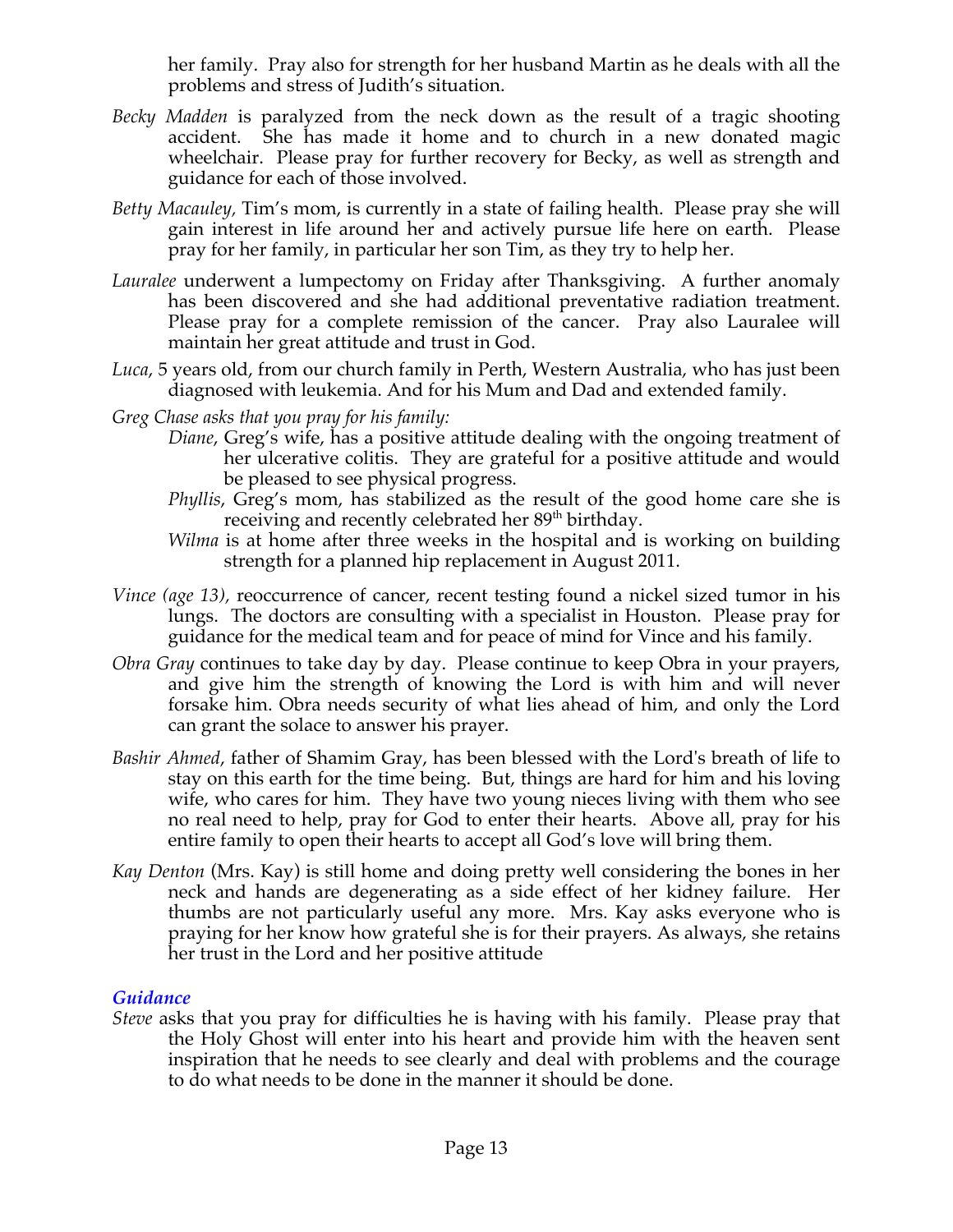*Jacquie* to open her heart to God and accept His Love and Grace.

*Hap* and *Ryan* both ask you to pray that they might be able to trust God will help them make the right decisions at the right time and not to worry uselessly, to change those thins they can change, accept those things they cannot change and that they will open their hearts to the Holy Ghost.

### *Armed Forces & Contractors*

Airman Donny Patton (RAF Mildenhall, UK), Jordan (USMC – AIT), Neal (USN-Afghanistan), Trevor (USAF - KC-10 Boom Operator), Trevor (USN – Whidbey Island, EF-18 Pilot), Kurt Thomas (USN – Guam),

### *Persecuted*

Around the world, Christians are under attack, not only in the Muslim world, but from Hindus and others in India. Also, they are under continual attack in the name of "Separation of Church and State" in the western world, as it becomes actively atheist or pro-devil buddy. Please pray for God's guidance and protection for all persecuted Christians and those around them.

# *Thanksgiving*

*Hap, Dru, Jack, Tricia, Bill, Lynn, Hope, Ralph and Paul* give thanks for safe travel this week.

### *Various Special Requests*

- We ask that you pray, please ask God that the Holy Ghost might give you insight into how you might make the lives of your friends and family better. Remember helping others is not just those who you don't know!
- Please join us in praying that the *Free Teen Guitar Class* will be continue to be an opportunity for God to work in the lives of the kids and their families. Please ask God to guide the class to new opportunities to make Him known to others. Help us to let the love of our Lord shine through us into their lives, putting Him first, so that He might enter in to their hearts and lives.

# *Question that only you can ask*

What would you like to know about our history, what we believe, what we do or how we operate? Hap is looking for material for the continuing education class and *Thought for the Day* material. Help us help you. Please send your question to Hap so we all can get an answer. Just because you don't know the answer to your question doesn't mean you are the only one who doesn't know. But, if you don't ask, no one will know.

### *I'd like to get a different point across or announce something*

If you have a different point of view, I would be happy to give you room to get your point across. While this publication is my perspective on events, I recognize not everyone may agree and that some people would like to express their own opinion. If you want to write something, please forward your item to Hap (with a note as to whether or not you would like editing help) to: hap@faithfulcenturion.org.